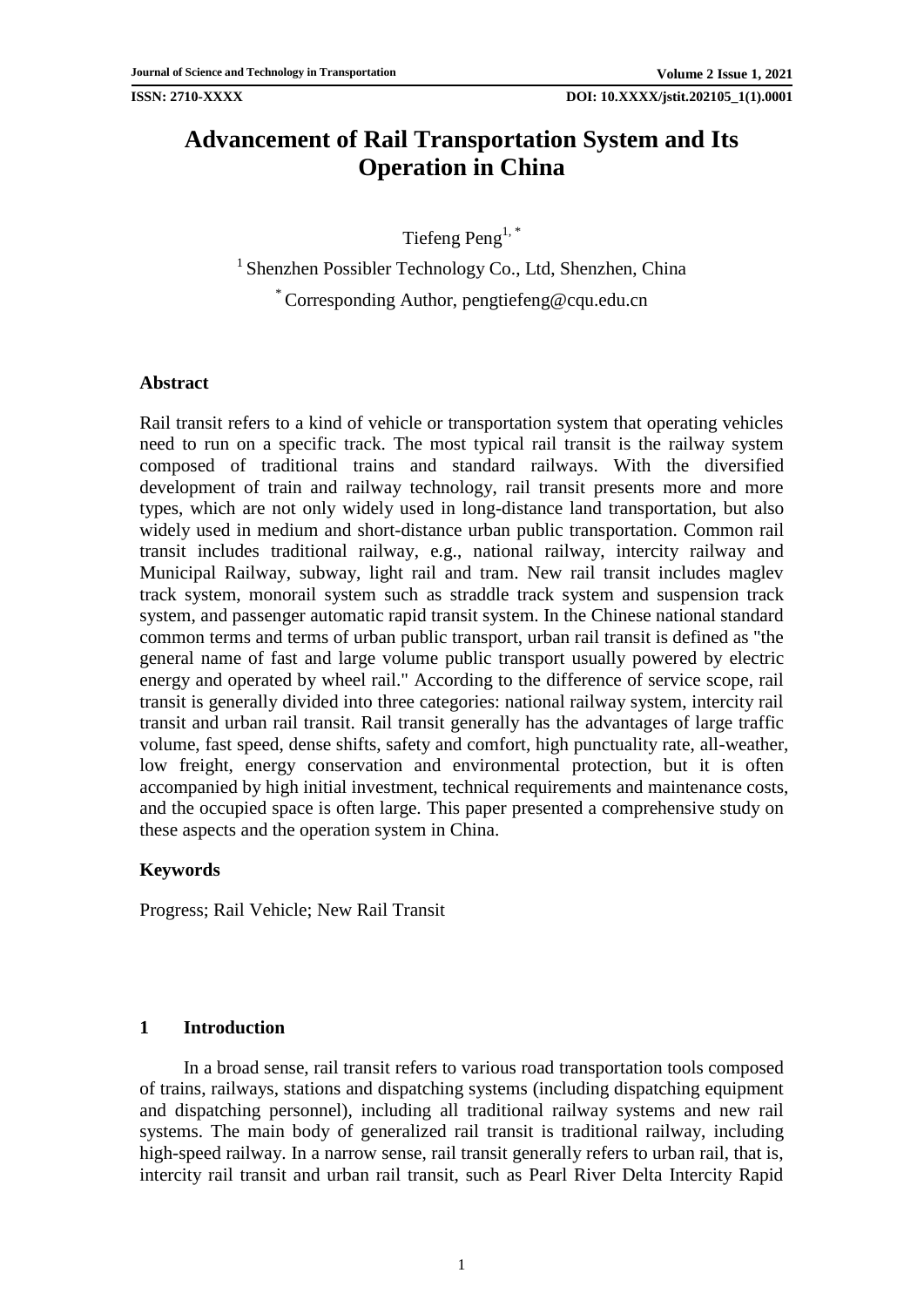Rail Transit, Dongguan rail transit, and so on, in China. Generally speaking, rail transit [\[1-4\]](#page-14-0) is often used to refer to various medium and short-distance passenger railway systems newly built in economically developed areas.

Some local governments or mass media in the early stage did not know that many intercity rail transits were built in the national railway system, that is, intercity railway, referred to as intercity railway for short. So, many factual intercity railways were habitually referred to as intercity rail, referred to as urban rail for short, such as Guangzhou Zhuhai rail, Dongguan Huizhou rail. In fact, accurately speaking, they belong to the category of Intercity Railway in Intercity Rail Transit and are an integral part of the branch road network in the national railway.

Rail transit is most often referred to as modern urban rail transit. With the acceleration of China's urbanization, many cities began to build various light railway systems serving the city, such as underground railway, light rail railway, monorail railway, maglev railway, etc. Due to the variety of track forms, the local Municipal Railway Company will establish an urban rail transit company based on the overview of "rail transit", such as Chongqing rail transit group.

Subway system is the most widely used type of railway system in urban rail transit [\[5-9\]](#page-14-1), and the main body of rail transit in most cities is also subway system. Therefore, the rail transit of some cities set up a municipal subway company based on the overview of "subway", such as Guangzhou subway. However, the "subway" here is not limited to the subway system, but also includes other types of rail transit in the city. For example, "Guangzhou subway" includes the Automated People Mover System, APM, which is different from the subway system.

There are three major categories of rail transit. **Traditional railway** is the most primitive rail transit, which is divided into ordinary speed railway and high-speed railway. It is mainly responsible for large-scale and long-distance passenger and freight transportation, which is usually carried by large locomotives pulling multiple carriages or wagons. Traditional railway is the core member of rail transit, which is related to the national economic and military lifeline. Traditional railways are also widely used in medium and short distance municipal railways. For example, the municipal railways in Beijing and Wenzhou adopt traditional railway technology.

**Intercity rail transit** is a new type of rail transit with comprehensive attributes between traditional railway and urban rail transit. It is mainly responsible for highspeed and medium-distance passenger transportation. Usually, large EMUs carry passengers to realize rapid contact between adjacent cities and meet the communication between urban agglomerations. Intercity rail generally adopts traditional railway technology, so it is also called intercity railway [\[10-14\]](#page-14-2). Some intercity rail adopts subway system technology, such as Guangzhou-Foshan subway.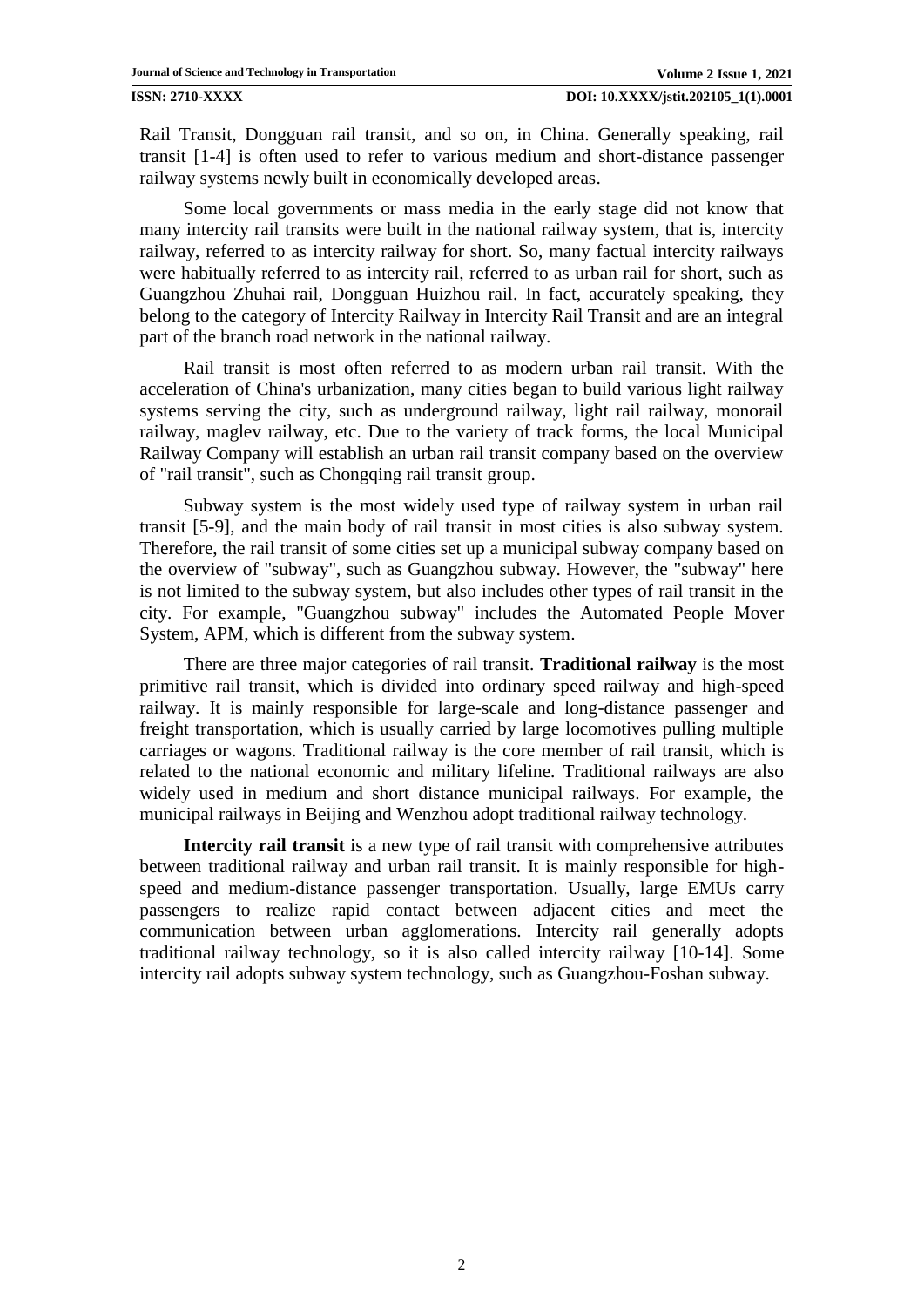

Figure 1 Chongqing Rail Transit line 2 scenic spots Liziba Station using light rail monorail system.

**Urban rail transit** is a large volume rapid public transport system with electric energy as the main power energy and wheel rail operation system. It is mainly responsible for barrier free and short-distance passenger transportation. Usually, light EMU or tram is used as the transportation carrier to effectively alleviate the traffic pressure of dense passenger flow in the city. The system technology and appearance forms of urban rail transit are various and complex.

Many cities called all kinds of public rail transit in the territory of non-national railway as "rail transit", and establish local rail transit companies, such as Chongqing Rail Transit (Group) company (as shown in Figure 1). As the subway system accounts for the largest proportion of public rail transit in most cities, all urban rail transit systems in some cities are summarized by the word "subway", and local subway companies, such as Guangzhou Metro Corporation, are established. Guangzhou Metro includes not only subway system, but also automatic passenger transportation system and tram system.

## **2 Railway Transportation System**

Rail transit is a complex system integrating multiple disciplines and types of work. It is usually composed of rail route, station, vehicle, maintenance base, power supply and transformation, communication signal, command and control center, etc. The transportation organization, function realization and safety guarantee of urban rail transit should follow the objective law of rail transit. In transportation organization, centralized dispatching, unified command, and organization of driving according to operation diagram should be carried out. In terms of function realization, various disciplines such as lines, stations, tunnels, vehicles, power supply, communication, signals, electromechanical equipment and fire protection system shall be in good condition and operate normally. In terms of safety assurance, it mainly depends on the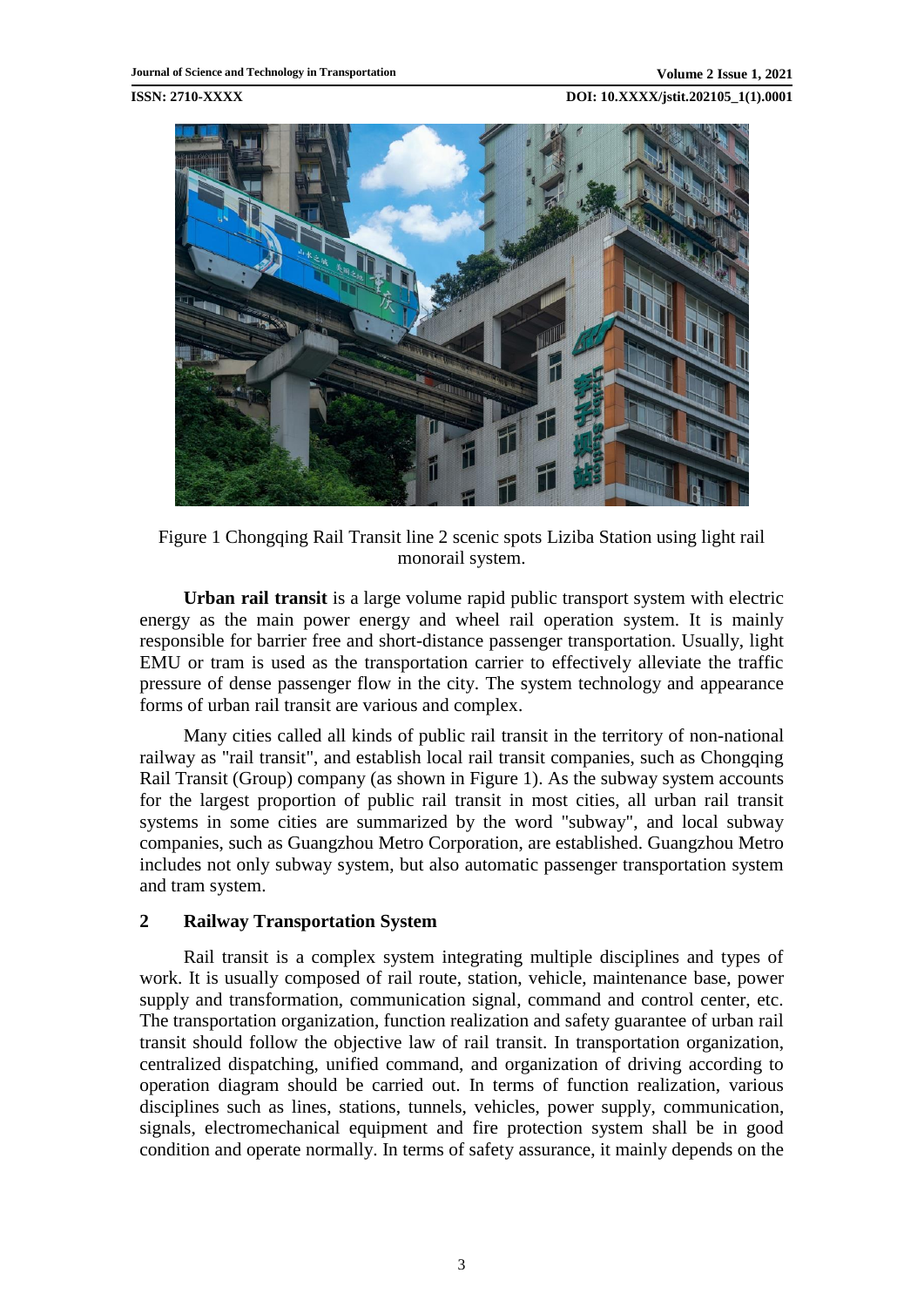normal operation of train operation organization and equipment to ensure the necessary train interval and correct train route.

## **2.1 Railway units**

In order to ensure the safety and punctuality of trains, under the principle of centralized dispatching and unified command, traffic organization, equipment, vehicle maintenance, equipment operation management and safety guarantee are regulated by a series of rules and regulations. Train operation, integrating multiple units shown in Figure 2 with Chinese and English language, is a system with orderly linkage and strong timeliness, which is composed of multi disciplines and multi types of work and centered on safe driving. In the rail transit system [\[15-19\]](#page-15-0), various automation equipment with electronic computer processing technology as the core are used to replace the manual, mechanical and electrical train operation organization, equipment operation and safety assurance system.

For example, ATC (automatic train control) system can realize automatic train driving, automatic tracking and automatic dispatching; power supply system management automation system can realize remote control, remote signaling, telemetry and remote adjustment of equipment systems of main substation, traction substation and step-down substation; BAS (Environmental Monitoring System) and FAS (Fire Alarm System) can realize the automation of station environmental control and fire-fighting and alarm system; AFC (Automatic Fare Collection system) can realize the functions of automatic ticket selling, checking and classification. These systems form their own networks along the whole line, and central computers are set in Control Center to realize unified command and hierarchical control. Therefore, only a single train or track does not belong to the railway system, and the railway system is not equal to the track or train in concept definition. For example, the concepts of high-speed railway, high-speed train and high-speed railway system are different.



Figure 2 A typical railway transportation system integrating multiple units shown in Chinese and English language.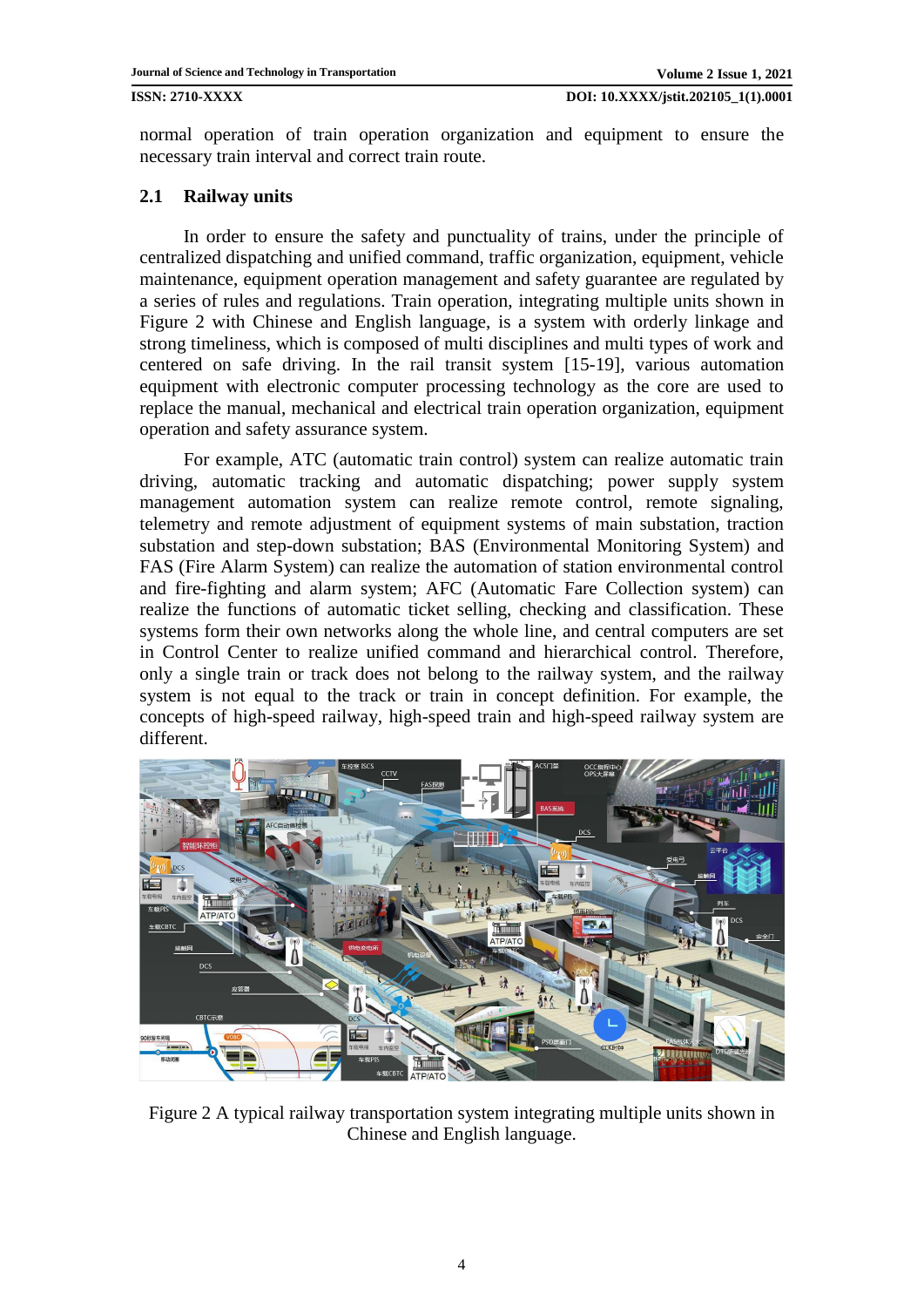Urban rail transit is a transportation system [\[20-24\]](#page-15-1) in which vehicles run on fixed guide rails and are mainly used for urban passenger transport. In the Chinese national standard common terms and terms of urban public transport, urban rail transit is defined as "the general name of fast and large volume public transport usually powered by electric energy and adopting wheel rail transportation".

Urban rail transit refers to public transport facilities with fixed lines, fixed tracks, transport vehicles and service facilities. "Urban rail transit" is a concept with a wide range, and there is no unified definition in the world. Generally speaking, urban rail transit in a broad sense refers to the rail transit system with medium or above traffic volume in the urban public passenger transport system (different from road traffic) with rail transport as the main technical feature, which mainly serves public passenger transport in the city (different from intercity railway, but can cover suburbs and urban circle), It is a modern three-dimensional transportation system that plays a backbone role in urban public passenger transport.

## **2.2 Railway classification**

Rail transit can be classified according to a variety of criteria. According to rail weight: heavy rail, light rail. Traditional railway, modern subway and high-grade light rail all use heavy rail, because of high load requirements.

According to track form, it could be: double track railway, monorail railway and grooved railway. Double track railway is adopted for traditional railway, modern Metro light rail and tram systems; In addition to the traditional monorail railway, the normally conducting maglev track and permanent magnet maglev track also belong to monorail railway; Air suspension track and superconducting magnetic suspension track belong to grooved railway.

Operating speed, it could be high speed track and medium and low speed track. High speed rail system can generally allow the maximum running speed of trains in this section to reach more than 200km/h.

## **3 Advancement of Rail Transportation in China**

## **3.1 From status role to technological development**

Urban rail transit is the main line of urban public transport, the main artery of passenger transport and the lifeline project of the city. After completion and operation, it will directly affect the travel, work, shopping and life of urban residents. It had the following advantages.

(1) Urban rail transit is a world recognized "green transportation" with low energy consumption and less pollution. It is a golden key to solve the "urban disease". It is of great significance to realize the sustainable development of the city.

(2) Urban rail transit is the largest public welfare infrastructure in the history of urban construction, which will have a far-reaching impact on the overall situation and development mode of the city. In order to build an ecological city, it is suitable to change the pie shaped urban development model into an extended palm shaped model, and the skeleton of palm like urban development is urban rail transit. The construction of urban rail transit can drive the development of the city along the rail transit corridor, promote urban prosperity, and form suburban satellite cities and multiple sub centers,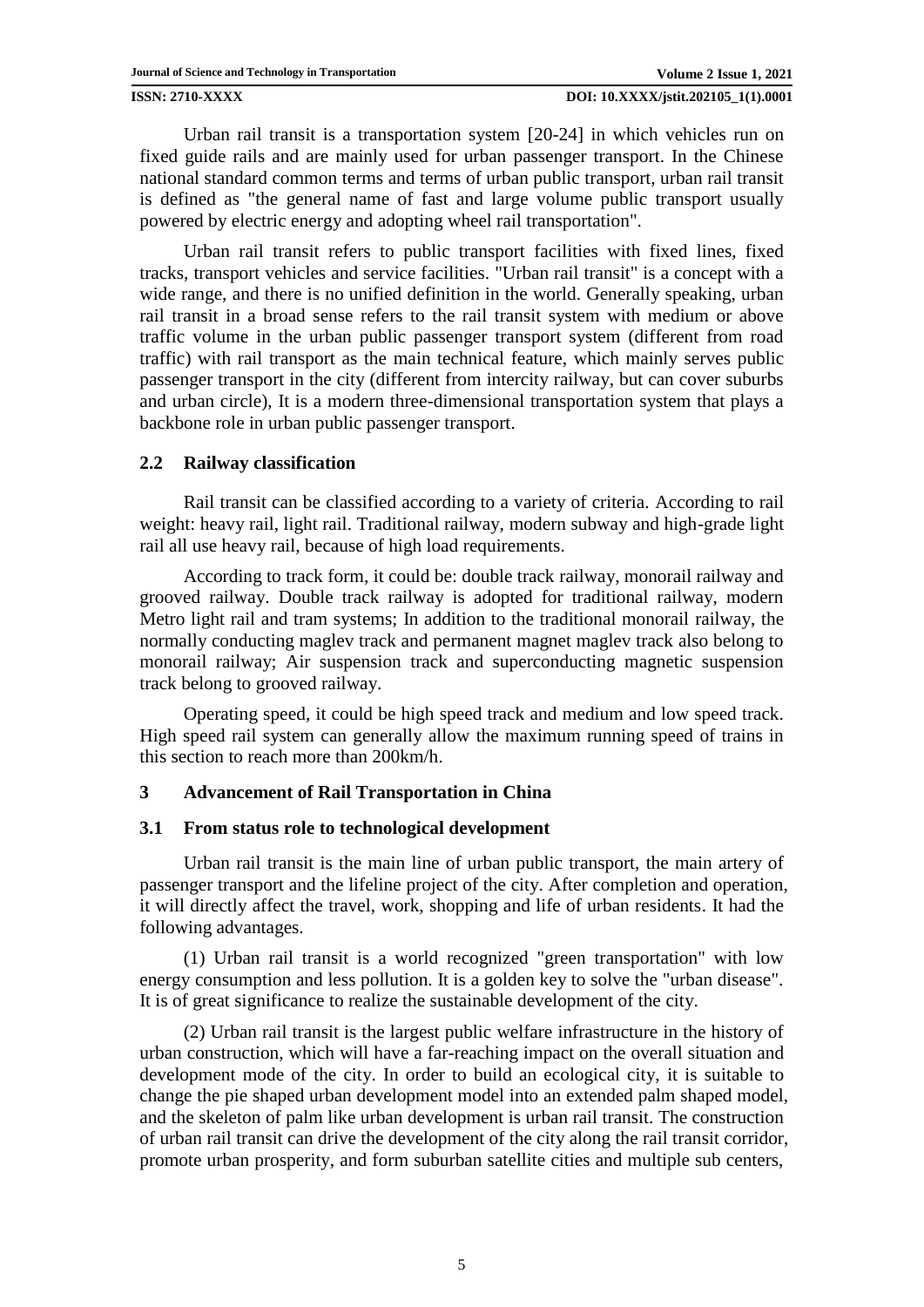so as to alleviate the common urban problems such as dense population, tight housing, small green area and serious air pollution in the urban center.

(3) The construction and development of urban rail transit is conducive to improving the travel efficiency of citizens, saving time and improving the quality of life. Due to the well-developed and convenient rail transit, people in internationally famous metropolises rarely travel by private vehicles and mainly rely on rail transit such as subway and light rail. The traffic in the old city is in good order, and the travel of citizens is convenient and time-saving.

Rail transit technologies such as Germany's bullet train technology series, Canada's bullet train technology series and France's bullet train technology series represent the world's advanced level. China's rail transit technology has basically reached the world's advanced level through the introduction and development in recent years, but the key traction control technology is still dominated by foreign products.

Since the construction of Shanghai line 1 and Guangzhou Line 1 subway in the 1990s, China's urban rail transit construction has widely adopted the latest technical equipment of various countries, and has built an urban rail transit system with worldclass technical level, but the rail transit technology is still in the stage of introduction, digestion, absorption and innovation.

Before the 1990s, countries all over the world adopted the step-by-step speed regulation DC motor system with switching resistance or the step-less chopper voltage regulation DC motor system controlled by power electronics. In 1990, after the emergence of turn off thyristor and insulated gate transistor elements, the AC drive system of DC-AC frequency conversion and variable voltage speed regulation AC motor began to be adopted in Metro in developed countries. Since the 1990s, except for Shanghai Metro Line 1, all new metro lines, monorail lines and light rail lines have adopted the AC drive system of IGBT module. Compared with DC motor car, the power consumption of AC motor car can be reduced by 40%. Due to the use of regenerative braking, the amount of brake shoe is reduced by more than half; the wheel wear is small and the wheel replacement cycle is prolonged; the maintenance workload of AC motor is very small.

Type A metro vehicles (3m/3.2m wide) and type B metro vehicles (2.8m wide) are fully equipped with bolster free bogies widely used in the world. The bogie has the advantages of simple structure, few parts, light weight and less maintenance workload. The bogie adopts two-system suspension damping structure, one is metal rubber laminated structure, the other is air spring, and is equipped with automatic height adjustment valve to automatically adjust the height of vehicle floor through exhaust and air supply to match with the platform surface. The bogies of all different types of vehicles such as Metro type a vehicle, type B vehicle, linear electric vehicle, monorail vehicle and low floor light rail vehicle are produced in China.

## **3.2 Technical features**

Urban rail transit has large transportation capacity due to high-density operation, short train running time interval, high running speed and large number of train marshalling vehicles. The maximum hourly transportation capacity of one-way peak can reach 60000~80000 person times (suburban railway). The subway has reached 30000~60000 person times, even 80000 person times. There are 10000-30000 light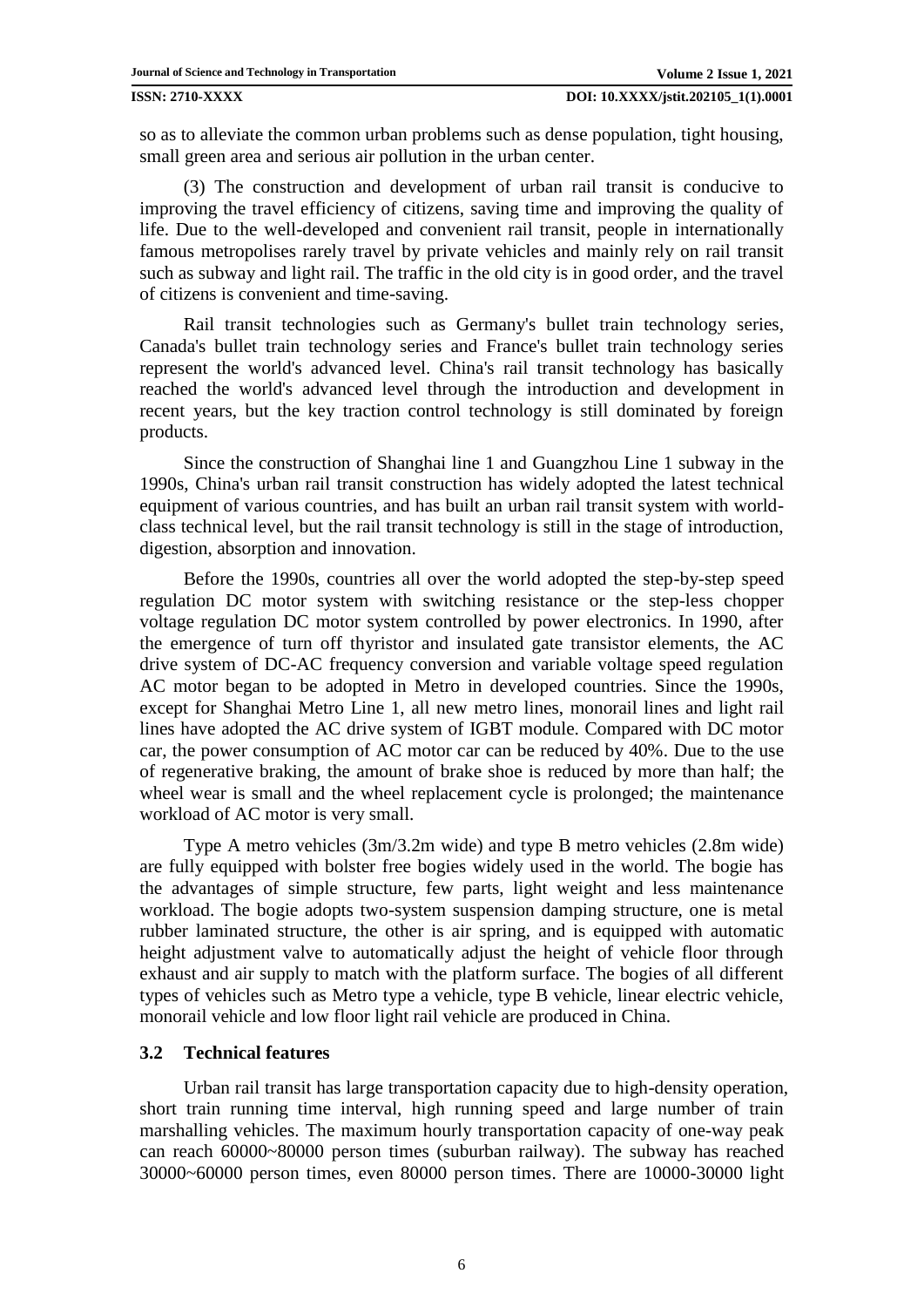rail trips and 10000 tram trips. The transportation capacity of urban rail transit is much higher than that of buses. According to literature statistics, the annual passenger volume of subway lines per kilo-meter can reach more than 1 million person times, up to 12 million person times, such as Moscow subway, Tokyo subway, Beijing subway, etc. Urban rail transit can transport large passenger flow in a short time. According to statistics, the subway can pass  $17\% \sim 20\%$  of the whole day passenger flow in 1h and 31% in 3h at the morning peak. There are the following technical features.

• Punctuality

Urban rail transit is an all-weather means of transportation because it operates on the special carriageway, is not disturbed by other means of transportation, does not produce line congestion, and is not affected by climate. The train can run according to the train diagram and has reliable punctuality.

Rapidity

Compared with conventional public transport, urban rail transit operates on the dedicated carriageway and is not disturbed by other means of transport. The vehicles have higher running speed and higher starting and braking acceleration. Most of them use high platforms. The train stops for a short time, gets on and off quickly and conveniently, and transfers easily, so that passengers can reach their destination faster, Reduced travel time.

Comfort

Compared with conventional public transport, urban rail transit has better operation characteristics because it operates on the line that is not disturbed by other means of transport. Vehicles and stations are equipped with air conditioning, guiding devices, automatic ticketing and other equipment that directly serve passengers. Urban rail transit has better riding conditions and its comfort is better than that of public trams and buses.

• Security

Because urban rail transit operates on a special track, there is no level crossing, is not disturbed by other means of transportation, and has advanced communication signal equipment, traffic accidents rarely occur.

• Space utilization

The ground in big cities is crowded and the cost of land is expensive. Because urban rail transit makes full use of the development of underground and aboveground space and does not occupy ground streets, it can effectively alleviate the road congestion and congestion caused by the massive development of cars, which is conducive to the rational use of urban space, especially to alleviate the overcrowding in the central area of big cities, improve the land use value and improve the urban landscape.

• Low cost

Urban rail transit mainly adopts electric traction, and the wheel rail friction resistance is small. Compared with public trams and buses, it saves energy and has low operation cost.

• Low pollution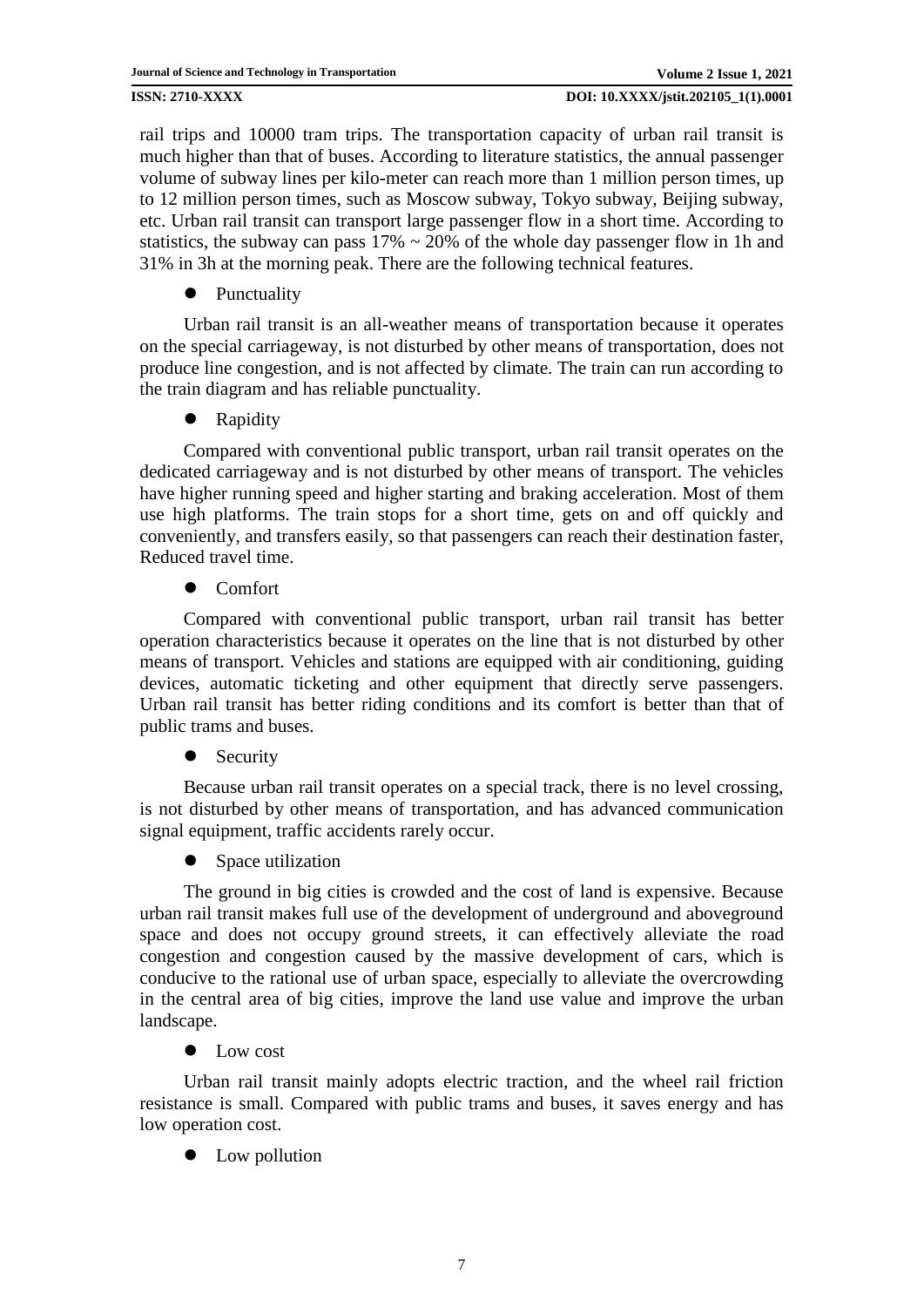Due to the use of electric traction, urban rail transit does not produce waste gas pollution compared with buses. Due to the development of urban rail transit, it can also reduce the number of buses and further reduce the exhaust pollution of vehicles. Due to the adoption of various noise reduction measures on lines and vehicles, it generally will not cause serious noise pollution to the urban environment. The main Technical grades were listed seen in Table 1.

|                                                             | Grade                               |                              | $\rm II$                     | Ш                            | IV                              | V                         |
|-------------------------------------------------------------|-------------------------------------|------------------------------|------------------------------|------------------------------|---------------------------------|---------------------------|
| System type                                                 |                                     | High volume                  | Large                        | Medium                       | Less-medium                     | Low                       |
| Vehicle type                                                |                                     | A                            | B                            | $C-I, C-II$                  | $C-II$                          | Modern tra<br>$\mathbf m$ |
| <b>Maximum passenger volume</b><br>(One way 10000 person/h) |                                     | $4.5 - 7.5$                  | $3.0 - 5.5$                  | $1.0 - 3.0$                  | $0.8 - 2.5$                     | $0.6 - 1.0$               |
| Line                                                        | Line form                           | Mainly Tunnel                | Mainly<br>Tunnel             | Ground or<br>overpass        | Mainly Ground                   | Ground                    |
| Road                                                        | Road type                           | Special                      | Special                      | Special                      | Isolated or mixe<br>$\mathbf d$ | mixed                     |
| Item\level                                                  |                                     | $\bf{I}$                     | $\rm II$                     | Ш                            | IV                              | V                         |
| Platform                                                    | Average distance                    | 800~1500                     | 800~1200                     | $600 - 1000$                 | $600 - 1000$                    | $600 - 800$               |
|                                                             | <b>Platform length</b>              | 200                          | 200                          | 120                          |                                 |                           |
|                                                             | Platform height                     | High                         | High                         | High                         | Low                             | Low                       |
| <b>Vehicle</b>                                              | Vehicle width                       | 3.0                          | 2.8                          | 2.6                          | 2.6                             | 2.6                       |
|                                                             | <b>Vehicle capacity</b><br>(person) | 310                          | 240                          | 220                          | 220                             | $104 - 202$               |
|                                                             | <b>Maximum axle load</b>            | 16                           | 14                           | 11                           | 10                              | 9                         |
|                                                             | <b>Maximum</b> speed                | $80 - 160$                   | 80                           | 80                           | 70                              | $45 - 60$                 |
|                                                             | Average speed                       | 60                           | 60                           | 55                           | 50                              | 45                        |
|                                                             | Gauge                               | 1435                         | 1435                         | 1435                         | 1435                            | 1435                      |
| <b>Power supply</b>                                         | <b>Rated voltage</b>                | DC1500                       | DC750                        | DC750                        | DC750                           | DC750                     |
|                                                             | <b>Power receiving</b><br>mode      | Overhead line/<br>third rail | Overhead line/<br>third rail | Overhead line/<br>third rail | Overhead line/<br>third rail    | Overhead                  |

### Table 1 Technical grade of Urban Rail Transit.

## **3.3 Basic types and characteristics**

There are many kinds of urban rail transit, with great differences in technical indicators. There are different evaluation standards all over the world, and there is no strict classification. Due to the rapid development of urban rail transit in the world,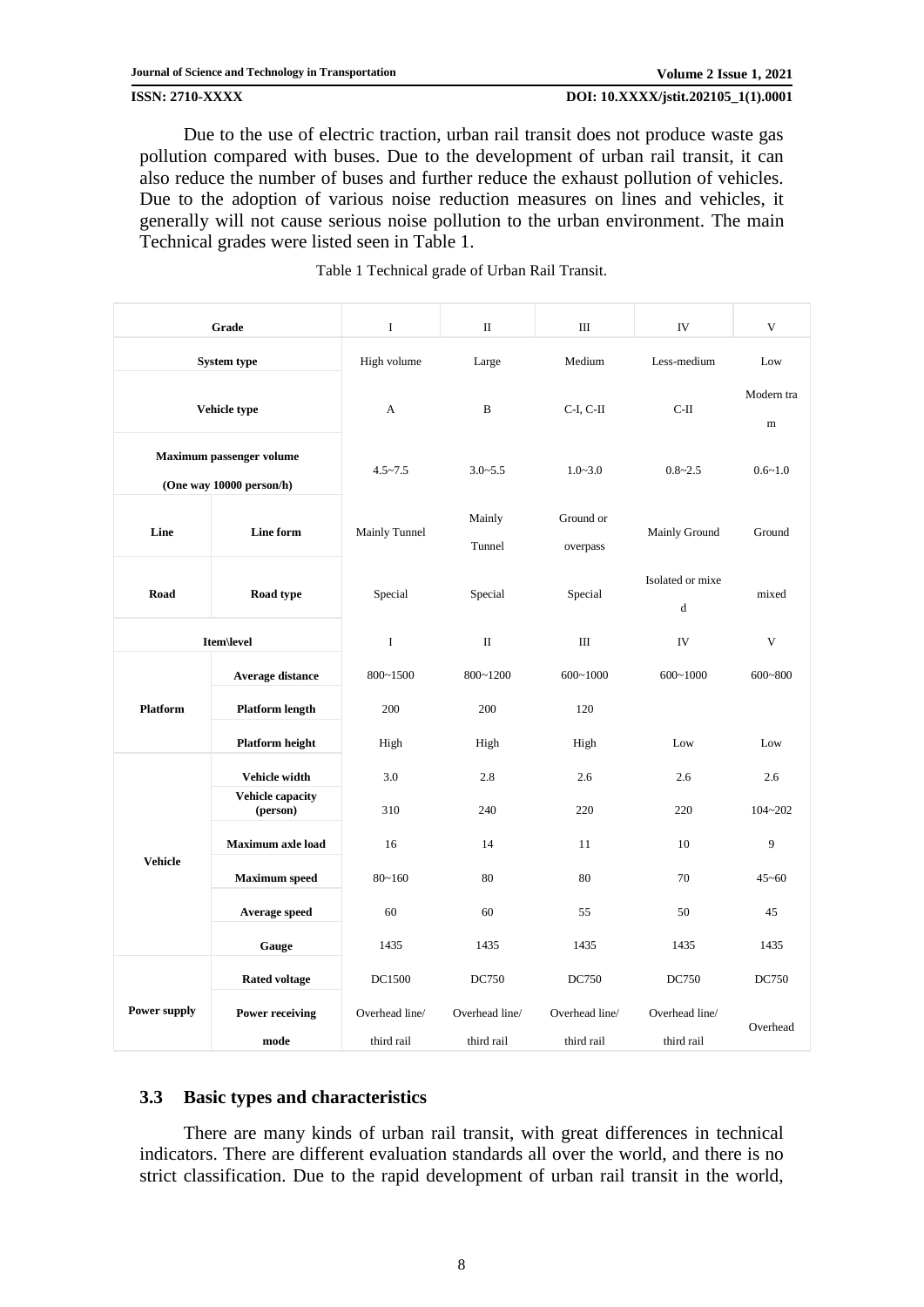different regions, countries and cities, and different service objects, urban rail transit has developed into various types. There is no clear unified classification standard, and different classification methods can distinguish different results.

According to the capacity (transportation capacity), it can be divided into high capacity, large capacity, medium capacity and small capacity.

According to the guidance mode, it can be divided into wheel rail guidance and guide rail guidance.

According to the line erection mode, it can be divided into underground, elevated and ground.

According to the isolation degree of the line, it can be divided into full isolation, semi isolation and non-isolation.

According to the track material, it can be divided into steel wheel rail system and rubber wheel concrete track beam system.

According to the traction mode, it can be divided into rotating DC, AC motor traction and linear motor traction.

According to the operation organization mode, it can be divided into traditional urban rail transit, regional rapid rail transit and urban (suburban) railway.

According to the scope of transport capacity, vehicle types and main technical characteristics, urban rail transit can be divided into seven categories: Tram, subway, light rail transit, suburban railway, single rail transit, new type transportation and maglev transportation.

## **•** Tram

Modern tram (TRAM or streetcar) is a low volume rail transit system that uses tram traction, light rail guidance and 1~3 car formation to operate on urban road lines. Tram is one of the earliest developed urban rail transit. It is generally located in the city center and runs through the streets. It has the characteristics of convenient getting on and off.

Tram originated from urban public carriage. In order to carry more passengers, people put the carriage on the railway track. With the invention of electric motor and the emergence of traction power network, the world's first tram line was opened in Richmond, Virginia in May 1888. By the 1920s, the total length of tram in the United States was 25000 km. By the 1930s, trams in Europe, Japan, India and China had developed greatly. In 1906, China's first tram line was completed and opened to traffic from Beidaguan to Laolongtou railway station (now Tianjin Station) in Tianjin. Then, tram or electric train were built in Shanghai, Dalian, Changchun, Anshan, Beijing, Nanjing and other cities, which played an important role in urban public transport at that time.

The one-way transportation capacity of the old tram is generally less than 10000 person times / hour. It usually adopts the ground route and runs in combination with other vehicles. The running speed is generally about 45km / h. Due to the problems of transport capacity, road occupation and noise, old tram lines were demolished in major cities all over the world in the 1950s and 1960s, and the subway or light rail transit with large traffic volume was reconstructed. At the end of 1950s, there were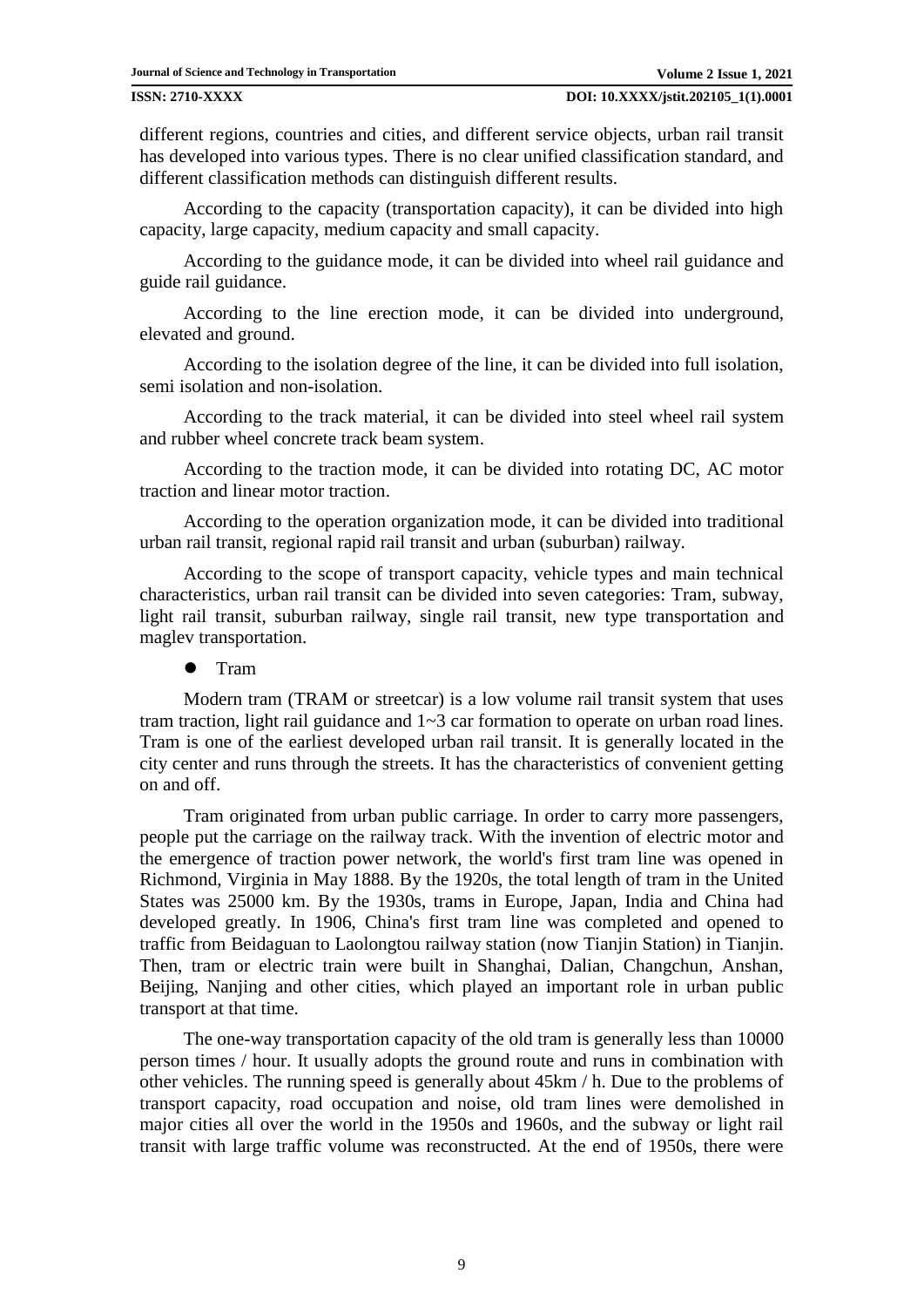few trams left in China, only Dalian and Changchun remained. Dalian has also transformed the tram to make it a business card of the city.

The old tram has stopped its development and basically completed its historical mission. The reconstructed modern tram is very close to the light rail transit with poor performance, but the vehicle size is slightly smaller, the operation speed is close to 20km/h, and the one-way transportation capacity can reach 20,000 person per hour.

Metro

Subway (Metro or underground railway or subway or tube) is the pioneer of urban rapid rail transit. Metro is driven by electric traction, wheel rail guidance, with a certain scale of traffic volume and driving according to the train diagram. The transport capacity of the subway is 30000 person times/hour in one direction, up to 60000~80000 person times/hour. The maximum speed can reach 120km/h and the travel speed can reach more than 60km/h. It can be composed of 3~8 cars, and the minimum operation interval of vehicles can be less than 1.5min. The driving modes include DC motor, AC motor, linear motor, etc. The subway is expensive, with an investment of 300-600 million Yuan per kilometer. Subway has the disadvantages of high construction cost and long construction cycle, but it also has the advantages of large traffic volume, fast construction, safety, punctuality, energy saving, no environmental pollution and urban land saving. Metro is suitable for urban central areas with long travel distance and large passenger demand. The state stipulates that Metro can be built in large cities with a permanent resident population of more than 2 million. The main technical parameters of metro are shown in Table 2.

| <b>Item</b>                                      | <b>Technical</b><br>parameter | <b>Item</b>                      | <b>Technical</b><br>parameter |
|--------------------------------------------------|-------------------------------|----------------------------------|-------------------------------|
| One way transportation capacity<br>in peak hours | $30000 - 700$<br>$00\,$       | Safety and reliability           | Good                          |
| Train units                                      | $4 - 8$                       | Minimum curve radius             | 300                           |
| Train capacity (person)                          | 3000                          | Minimum vertical<br>curve radius | 3000                          |
| Vehicle construction speed                       | $80 - 120$                    | Comfort                          | Good                          |
| Average running speed                            | 60                            | Urban landscape                  | No effect                     |
| Average station distance                         | $600 - 2000$                  | Air and noise pollution          | Low                           |
| Maximum carrying capacity (pair/h)               | 30                            | Platform height                  | High platform                 |
| Isolation rate from ground traffic               | 95%                           |                                  |                               |

Table 2 Main technical parameters of Metro.

## • Light rail transit (LRT)

Another name for light rail, overhead, comes from the Liverpool overhead opened in 1893, which means "the railway system overhead". Unfortunately, the light rail system stopped operation and was demolished in 1956.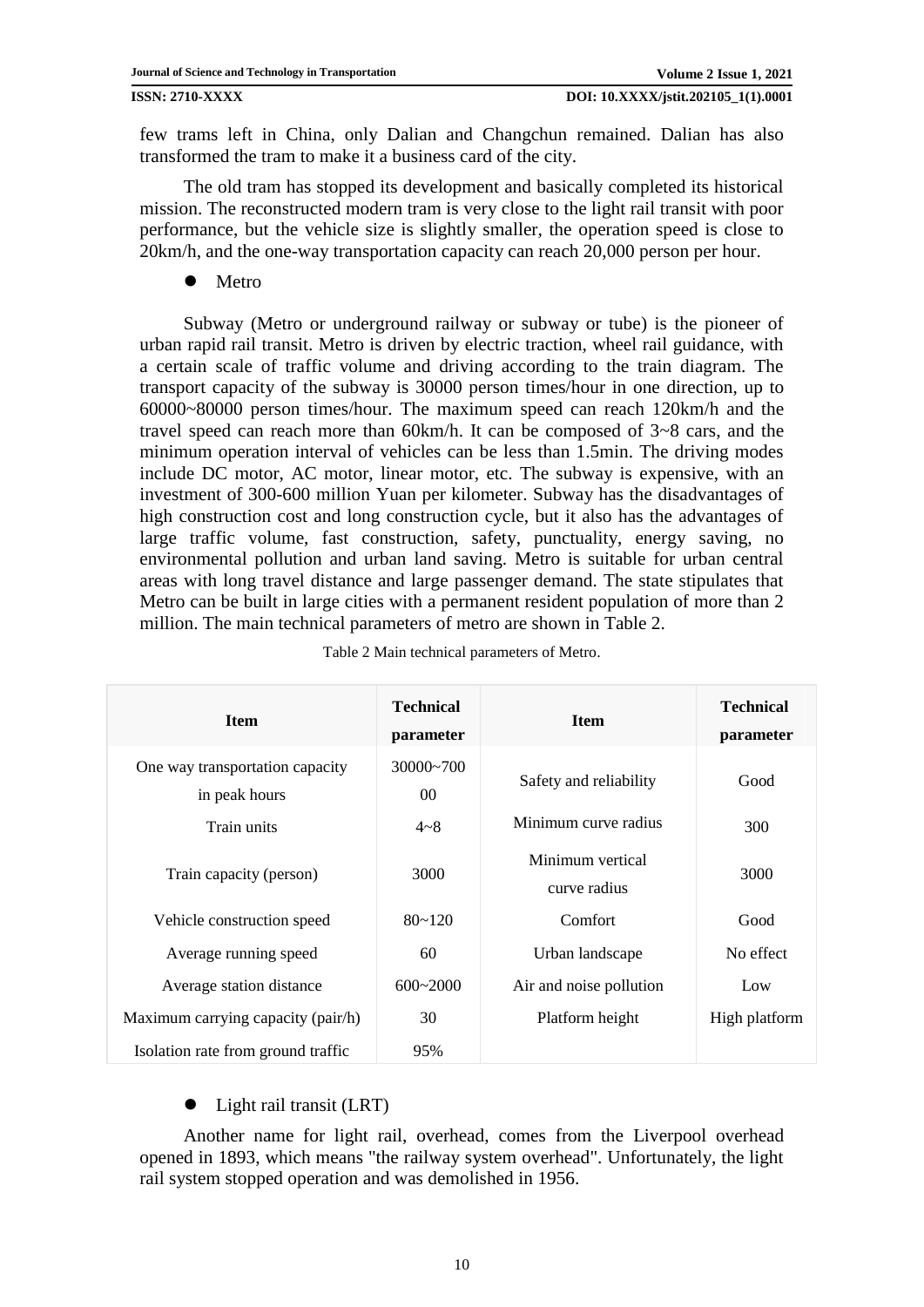Light rail is a relatively broad concept. In the interpretation document of the International Federation of public transport on light rail operation system, it is mentioned that light rail is a rail transit system using electric traction and between standard tram and express transportation system (including subway and urban railway) for urban passenger transportation.

Light rail is generally constructed by the combination of ground and elevated, and the route can lead from the urban area to the suburbs. The train formation adopts  $2 \sim 6$  vehicles or single section, articulated car body. As the light rail adopts measures such as line isolation, automatic signal, dispatching command system and high-tech vehicles, the maximum speed can reach 60km/h, which overcomes the problems of low transportation capacity and high noise of tram.

Because light rail has the advantages of low investment (the cost per kilometer is 60 million~180 million Yuan), short construction cycle, high transportation capacity and flexibility, it has developed rapidly. Light rail is in the ascendant in both developed and developing countries. Countries have formulated corresponding light rail development strategies and models according to their own national conditions. Looking at the situation of various countries, there are roughly three types of development modes: first, transform the old tram into a modern light rail. This model is represented by Germany, the former Soviet Union and Eastern European countries. Second, the abandoned railway line is reconstructed into a light rail line. This method is represented by the light rail in San Diego, the United States, and there are similar situations in Europe, such as Gothenburg in Sweden and Karl Marx in Germany. China's Shanghai line 5 and Wuhan Rail Transit Line 1 phase I project also belong to this mode. The third is the way to build new light rail lines. For some cities, building light rail is more economical than building subway. Therefore, cities such as Manila, Rotterdam and Hong Kong have built light rail lines one after another.

After more than 100 years of development, light rail has formed three main types: steel wheel rail system, linear motor traction system and rubber wheel light rail system. The steel wheel and rail system, that is, the new tram, is the result of the transformation of the old tram by using the advanced subway technology. Linear motor car is a medium volume rail transit system with curvilinear motor traction, wheel rail guidance and vehicle marshaling running on small section tunnels and ground and elevated special lines. In the 1980s, Canada successfully developed a new type of rail transit vehicle driven by linear motor. It adopts high and new technologies such as linear motor traction, radial bogie and automatic control, and the comprehensive cost is saved by nearly 20%.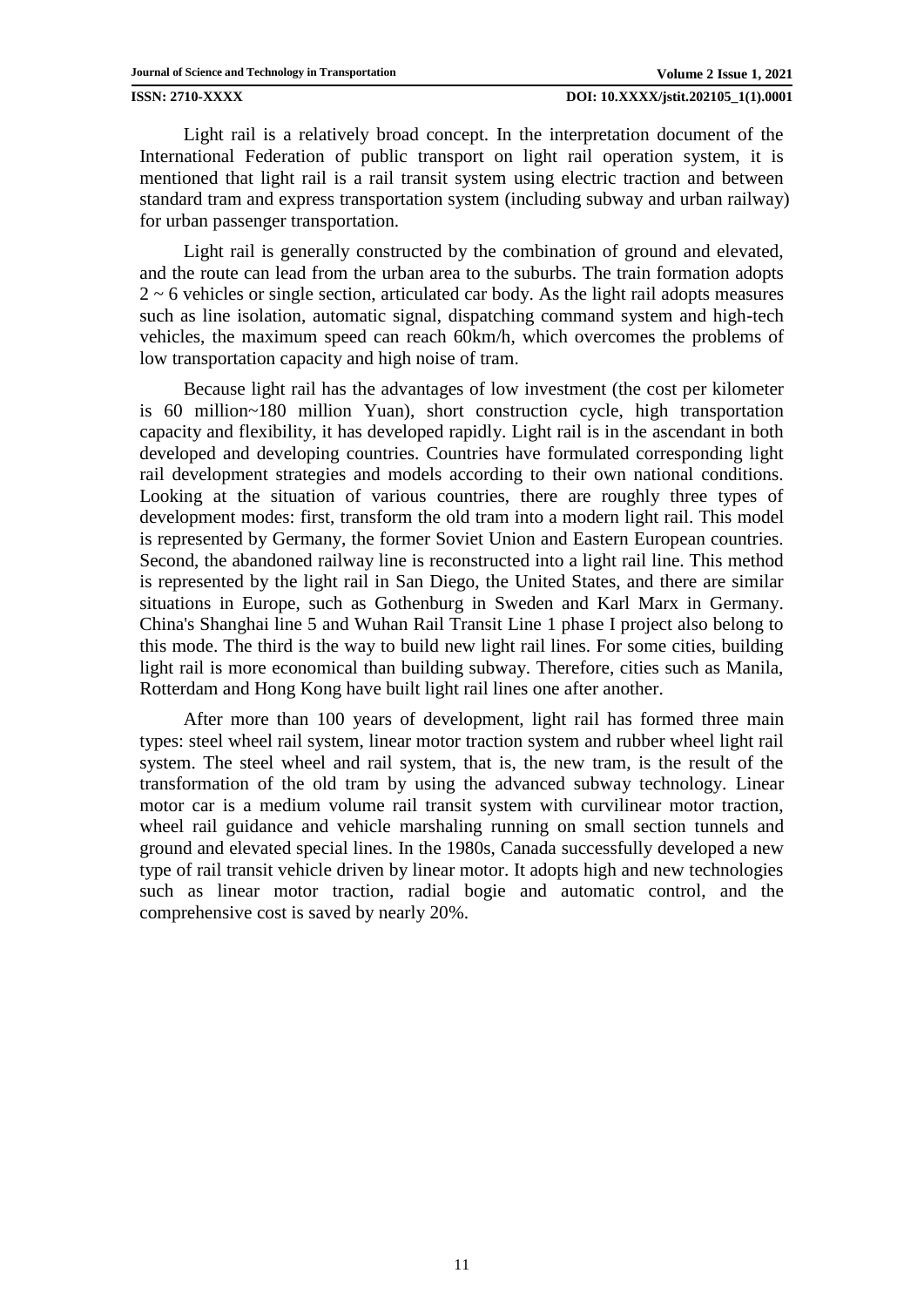

Figure 3 A first rail-line modern as a new public transport called Yunba in Bishan, Chongqing.

It is compatible with wheel rail system, convenient for maintenance and rescue, and has great climbing ability. Linear motor technology has achieved great success in Canada, Japan and the United States, and the developed linear motor train has also been put into use. Linear motor trains are also used in Guangzhou and Beijing, China. Because the linear motor train has the advantages of low body, light weight, low noise, passing through small radius curves and strong climbing ability, it can easily drill into the underground and climb up the elevated. It is an ideal model for underground and elevated connection. The significance of using linear motor as power is that it has caused the change of traction power of rail vehicles. The rubber wheel light rail system adopts full elevated operation and does not occupy the ground road. It has the advantages of low vibration, low noise, strong climbing ability, small turning radius and less investment.

Magnetic levitation

Magnetic levitation for transportation is applied in Shanghai and Changsha in China. It is a non-wheel rail adhesive transmission, suspended on the ground transportation system. Maglev train is a new generation of transportation tool with high speed, safety, comfort, energy conservation, environmental protection, simple maintenance and less land occupation by using the suction or repulsion force generated by normal conducting magnet or superconducting magnet to float the vehicle, using the above composite technology to generate guiding force and linear motor to generate traction power.

New transportation system

Automated Guide-way transit (AGT) is a vague concept. Different countries and cities have different understanding of it, and there is no unified and strict definition. In a broad sense, AGT is the general name of all modern new public transport modes (as shown in Figure 3). In a narrow sense, the new transportation system is defined as a medium and small volume rail transportation system with electric traction, rubber tyred vehicles with special guidance, operation and steering modes, and single vehicle or several vehicle groups running on special rail beams.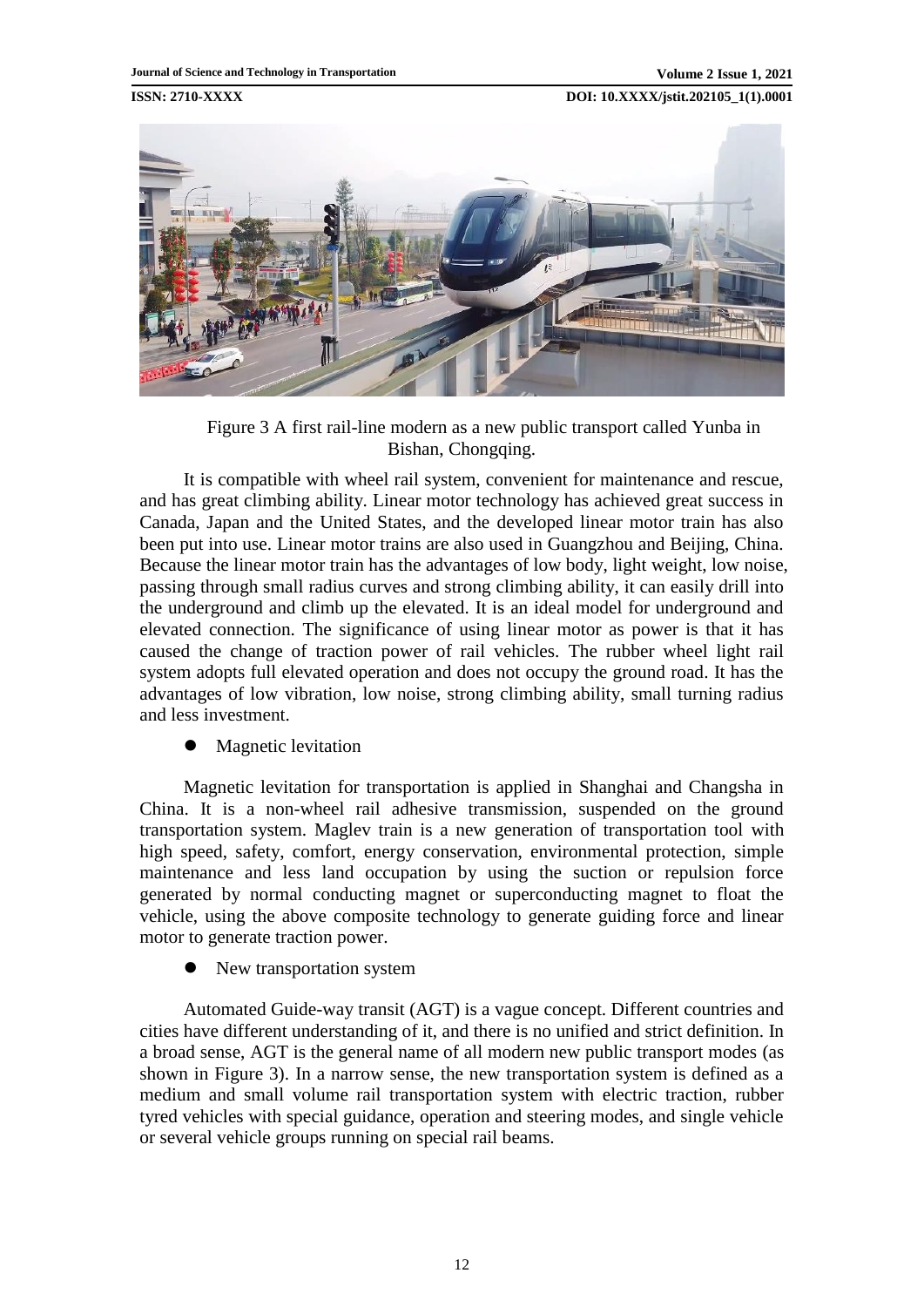In the new transportation system, the vehicles can run automatically without driver on the line, and the station is unattended. It is completely controlled by the computer in the central control room, with a high level of automation. There are many similarities between the new transportation system and the single rail transit. The biggest difference is that the system has not only running rails, but also guide rails. Therefore, the new transportation system is also called automatic guide rail transit. The guidance system of the new transportation system can be divided into central guidance mode and side guidance mode, and each mode can be divided into single use type and dual-use type. The so-called single use type refers to that the vehicle can only run on the guide rail, and the dual-use type refers to that the vehicle can not only run on the guide rail, but also drive on the general road.

## **3.4 Project financing types in rail transportation system**

Investment and financing mode refers to the operation mechanism and management system of investment and financing activities, including investment and financing management subjects, investment and financing organization forms, etc. Based on the fact that urban rail transit has both social welfare and market economy characteristics, its construction and operation can be provided directly by the government or by private enterprises through the market with the support of the government. The investment and financing of urban rail transit construction at home and abroad can be divided into government led investment and financing mode and market-oriented competitive investment and financing mode.

Government led investment and financing model

Government led investment and financing mode, that is, the government is responsible for all construction investment and operation subsidies, and appoints an institution to be responsible for the specific implementation of investment, construction and operation of urban rail transit projects. The government investment and financing mode has two financing ways: government financial contribution and government debt financing.

The advantages of the government led investment and financing model are simple relationship, high efficiency of government decision-making, implementation and coordination, good government credit and fast financing speed. It can concentrate financial, material and human resources in a short period of time to speed up the construction process of urban rail transit projects.

The disadvantages of the government led investment and financing model are: first, the government has great financial pressure. Due to the limited financial resources and credit degree provided by the government, the financing capacity is insufficient and cannot meet the large amount of funds required for the construction and operation of urban rail transit. Secondly, the inefficient use of funds may breed corruption, and the division of responsibilities is not clear. Although the contradiction between construction and operation is covered up, it is not conducive to improving investment efficiency. It is not conducive to the transformation of enterprise management mechanism and the diversified joint-stock system reform of investment subjects, and it is impossible to establish a cost incentive and restraint mechanism for builders and managers.

Market oriented investment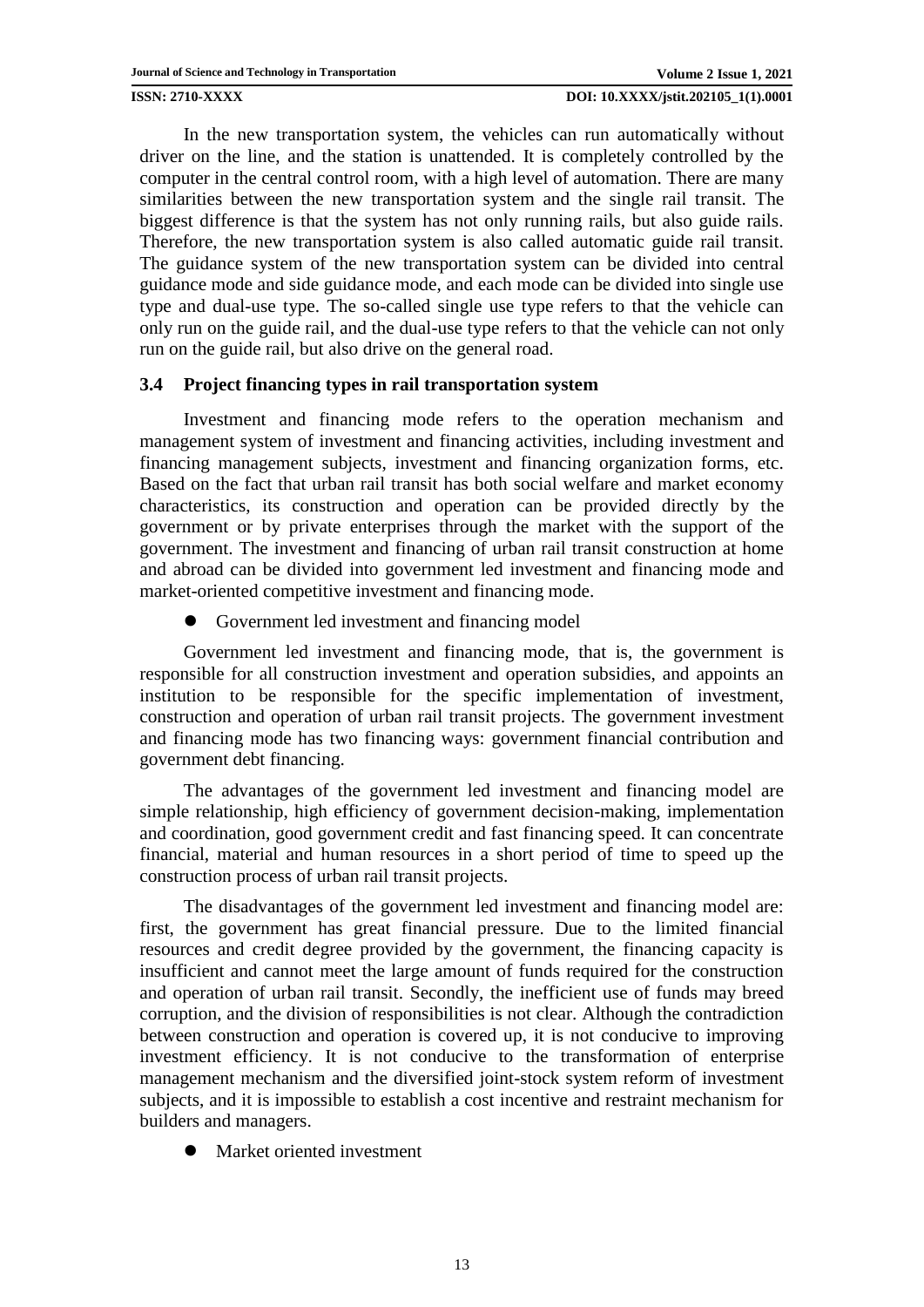The market-oriented investment and financing mode means that the government is no longer the main body of investment and financing of urban rail transit projects, but that enterprises are responsible for the financing, construction, development and operation of urban rail transit projects by using commercial loans, issuing stocks, bonds, industrial investment funds and other commercial financing means under the market-oriented rules. In order to make urban rail transit projects have certain profitability and attract social capital to participate, the government usually gives urban rail transit projects many preferential policies, including commercial and property development of land along urban rail transit lines, so as to improve the capital operation status of the project and create an attractive project financing environment, And reduce the financing cost of urban rail transit projects.

The advantage of the market-oriented investment and financing mode of urban rail transit is that it can reduce the financial pressure of the local government by attracting a wide range of social funds. It is also conducive to the completion of market-oriented restructuring of urban rail transit operation enterprises, the transformation of enterprise operation mechanism, the improvement of enterprise operation efficiency, and the elimination of bureaucracy and corruption caused by the indiscriminate separation of government and enterprises.

The most typical of this model is the construction and operation of the Hong Kong Metro. Its main feature is that the government allocates several planned plots along the Metro to the metro company, and the Hong Kong Metro company carries out the real estate, commercial and property development of these plots together. The funds obtained subsidize the construction and operation expenses of the Hong Kong Metro to a great extent. In addition, in order to ensure that the external benefits of urban rail transit construction can be fully internalized and return the external benefits to urban rail transit construction, the Hong Kong government has granted some land and property franchise rights to the project company, and given certain preferential tax benefits.

## **4 Development Prospect**

China's urbanization process is fast. The national urbanization rate was 51.27% in 2011, 52.57% in 2012 and 53.73% in 2013. It is predicted that by 2020, the national urbanization rate will exceed 60%, and the huge influx of people into cities will mean that public transport needs to bear more traffic volume. With the gradual transition of urban rail transit construction into operation, urban rail transit will still be in a situation of supply less than demand in the next few years. Summarizing the development of China's urban rail transit in the past 20 years, it could be believed that the development of China's urban rail transit has gone through 100 years of development in developed countries in 15 years, and the technology and equipment of rail transit have also changed from relying on imports to independent and domestic development. This makes the market prospect of track equipment huge. It has developed to build and improve the industrial chain. Many enterprises hope to enter the field of equipment production and supply. It is not just the potential of the urban rail market. With the deepening of the reform of the railway investment and financing system, the management right and ownership of the branch railway and intercity railway will be gradually delegated to the local government, which is expected to drive the development of the branch railway and intercity railway.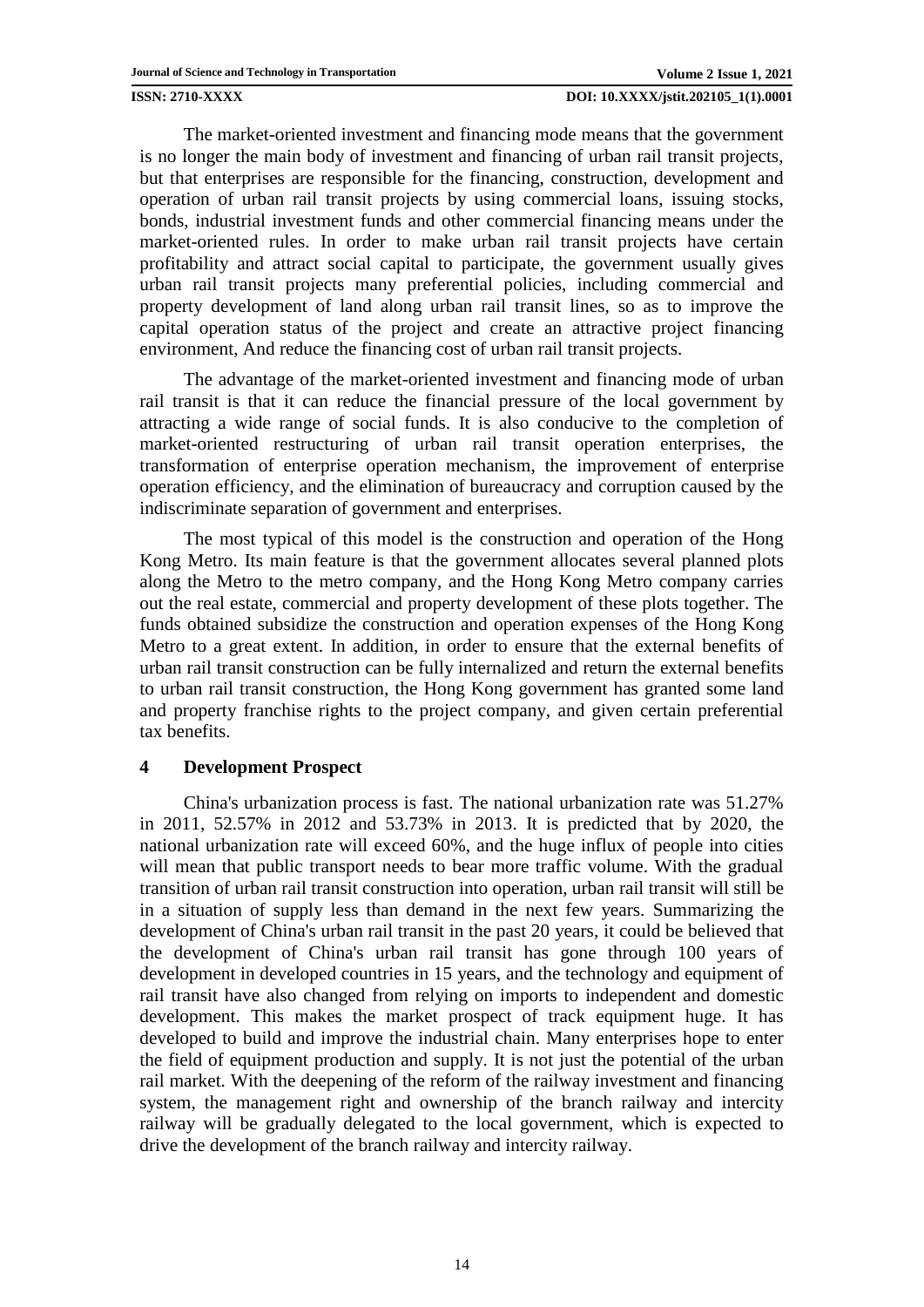## **Acknowledgements**

Thanks and great acknowledgements gave to the China Scholarship Council (CSC).

## **References**

- <span id="page-14-0"></span>1. Feng S. M., Xin M. W., Lv T. L., and Hu B. Y., *A novel evolving model of urban rail transit networks based on the local-world theory.* Physica a-Statistical Mechanics and Its Applications, 2019. **535**.
- 2. Lei X. Y., *Methods for predicting the ambient vibration and noise resulting from rail transit.* Proceedings of the Institution of Mechanical Engineers Part F-Journal of Rail and Rapid Transit, 2020. **234**(9): 1054-1067.
- 3. Qin Q. Q., Guo T. T., Lin F., and Yang Z. P., *Energy Transfer Strategy for Urban Rail Transit Battery Energy Storage System to Reduce Peak Power of Traction Substation.* Ieee Transactions on Vehicular Technology, 2019. **68**(12): 11714-11724.
- 4. Wang L. C., Ping W., Zhao C. Y., Liu D. Y., and Ke W. H., *An experimental study on the characteristics of vibration source in urban rail transit turnouts.* Proceedings of the Institution of Mechanical Engineers Part F-Journal of Rail and Rapid Transit, 2020. **234**(9): 945-957.
- <span id="page-14-1"></span>5. Anh A. T. T. and Phuong V. H., *Braking energy recuperation for electric traction drive in urban rail transit network based on control super-capacitor energy storage system.* Journal of Electrical Systems, 2018. **14**(3): 99-114.
- 6. Li C. L., Ma J., Luan T. H., Zhou X., and Xiong L., *An incentive-based optimizing strategy of service frequency for an urban rail transit system.* Transportation Research Part E-Logistics and Transportation Review, 2018. **118**: 106-122.
- 7. Ozturk O. and Patrick J., *An optimization model for freight transport using urban rail transit.* European Journal of Operational Research, 2018. **267**(3): 1110-1121.
- 8. Wang Y. H., D'Ariano A., Yin J. T., Meng L. Y., Tang T., and Ning B., *Passenger demand oriented train scheduling and rolling stock circulation planning for an urban rail transit line.* Transportation Research Part B-Methodological, 2018. **118**: 193-227.
- 9. Yang Z. J. and Chen X. L., *Evolution assessment of Shanghai Urban Rail Transit Network.* Physica a-Statistical Mechanics and Its Applications, 2018. **503**: 1263-1274.
- <span id="page-14-2"></span>10. Borndorfer R., Reuther M., Schlechte T., Waas K., and Weider S., *Integrated Optimization of Rolling Stock Rotations for Intercity Railways.* Transportation Science, 2016. **50**(3): 863-877.
- 11. Monchambert G. and Proost S., *How Efficient are Intercity Railway Prices and Frequencies in Europe? Comparing a Corridor in Belgium and in France.* Journal of Transport Economics and Policy, 2019. **53**: 323-347.
- 12. Stoilova S., *An integrated approach for selection of intercity transport schemes on railway networks.* Promet-Traffic & Transportation, 2018. **30**(4): 367-377.
- 13. Teixeira P. and Prodan A., *Railway Infrastructure Pricing in Europe for High-Speed and Intercity Services State of the Practice and Recent Evolution.* Transportation Research Record, 2014(2448): 1-10.